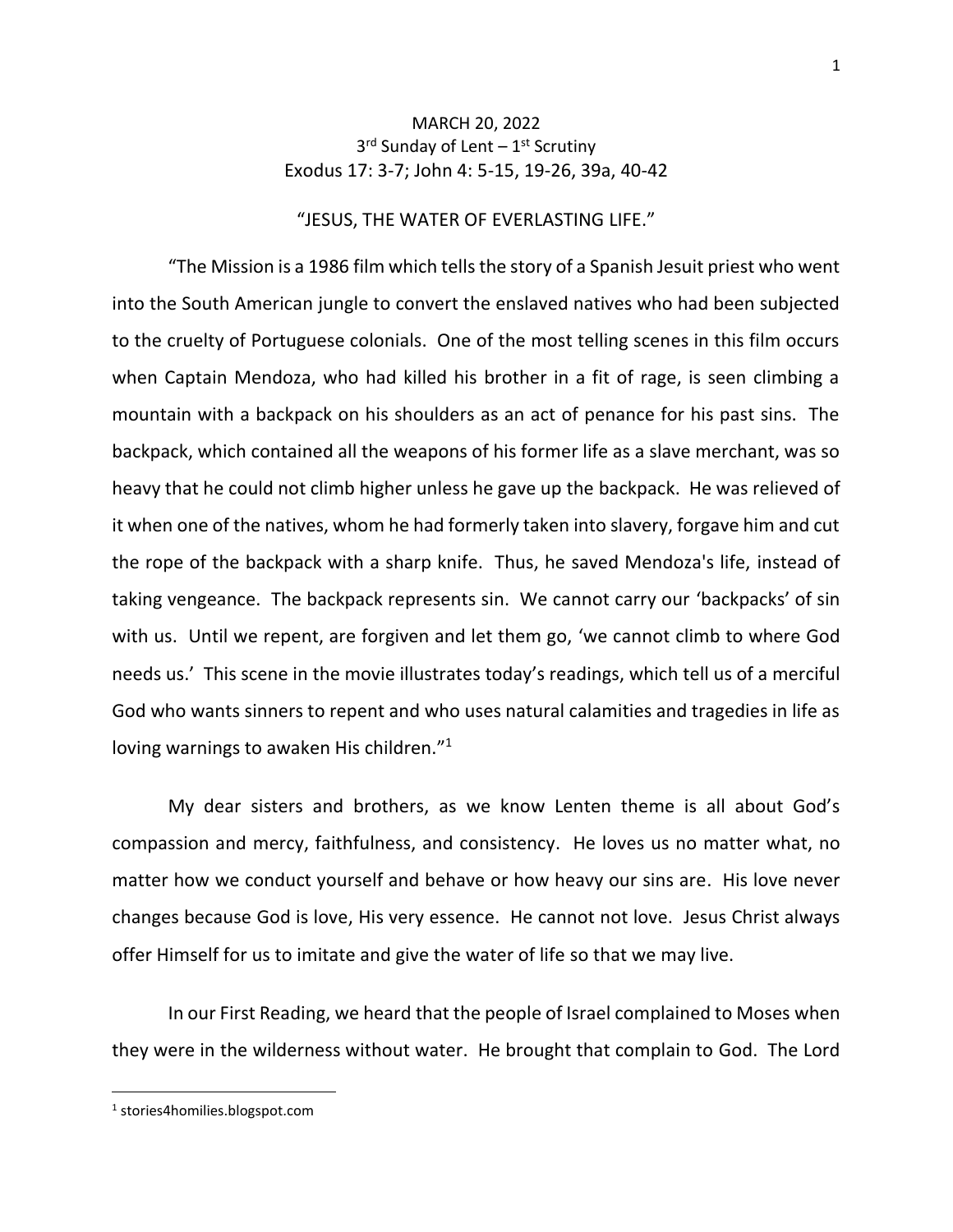instructed Moses: "Go on ahead of the people and take some of the elders of Israel with you; take in your hand the staff with which you struck the Nile and go. I will be standing there in front of you on the rock at Horeb. Strike the rock, and water will come out of it, so that the people may drink."<sup>2</sup> Israelites quenched their thirst because God gave them water to drink. This is also the message of our gospel: Jesus quenched the thirst of the woman, the water of life everlasting that Jesus gave to her.

The Samaritan woman "intended to go to the same old well she had gone to for years, the well that her ancestors and their flocks drank from. Today is different. Jesus holds before her two realities of her life; the reality of what is and the reality of what might be. He brings her past to the light of the noon day. 'You have had five husbands, he says, 'and the one you have now is not your husband.' It is not a statement of condemnation but simply a statement of what is. He tells her everything she has ever done. She has been found out. But it doesn't end there. Jesus is more interested in her future than her past. He wants to satisfy her thirst more than judge her history. Jesus knows her. He looks beyond her past and sees a woman dying of thirst; a woman thirsting to be loved, to be seen, to be accepted, to be included, to be forgiven, to be known. Her thirst will never be quenched by the external wells of life. Nor will ours. Jesus says so. 'Everyone who drinks of this water will be thirsty again, but those who drink of the water that I will give them will never be thirsty.' This is the living water of new life, new possibilities, and freedom from the past. This living water is Jesus' own life. It became in the Samaritan woman 'a spring of water gushing up to eternal life.' She discovered within herself the interior well and left her water jar behind. She had now become the well in which Christ's life flows."<sup>3</sup>

<sup>2</sup> Exodus 17: 3-7 Holy Bible NRSVCE Canadian Bible Society

<sup>3</sup> interruptingthesilence.com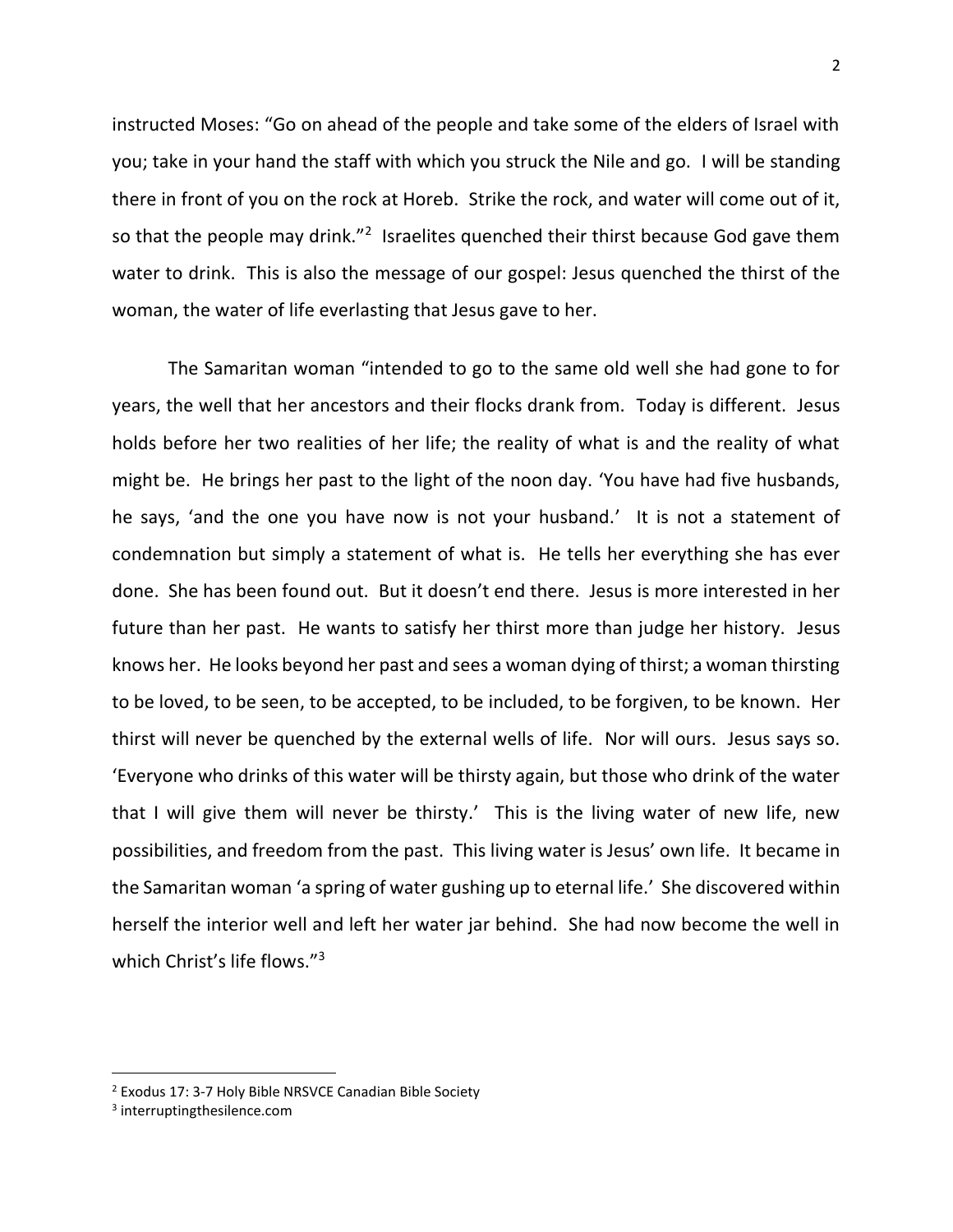My dear brothers and sisters, like the Samaritan woman, we do not like people around us find our vulnerability and the dark side of our past. We are fearful to make it known or found out by others, without really seeing the real us. To know us not by our past but by as a changed person, known at a deep intimate level. We thirst for people who will accept us for who we are, pour our lives and let them 'drink' and know from the depth of our very being. This is what Jesus is asking from the woman when He says, "give me a drink.' It is an invitation to make herself known to Him. Jesus wants her to be known so that He may love her and to loved her so that she may know Him.

"It's not enough, however, to hear her story or even believe her testimony. Until we come to the well of Christ's life within us, we will continue returning to the dry wells of our life. We will continue to live thirsty. We will continue to live in fear of being found out. So, from what wells do we drink? How much longer will we carry our water jars? There is another well, one that promises life, one by which we are known and loved. Come to a new well. Come to the well of Christ's life, Christ's love, Christ's presence that is already in you. Come to the well that is Christ himself and then drink deeply. Drink deeply until you become the one you have drunk."<sup>4</sup>

My brothers and sisters, let us come to the wellspring of Jesus. Let us drink from the water that Jesus offers us everyday – His life, His body, His blood. If we remain with Him, we will never be thirsty or hungry because Jesus is the Bread of everlasting life. Let us open ourselves to Him, listen to His words in the scriptures. The challenge for all of us is to be the water for others so that they too may know that Jesus is the One who will quench our thirst and will give life everlasting.

Let this be our prayer: "Lord Jesus Christ, may I always drink form the wellsprings of your life and words so that I may change my heart for you. May I always stay in your

4 ibid